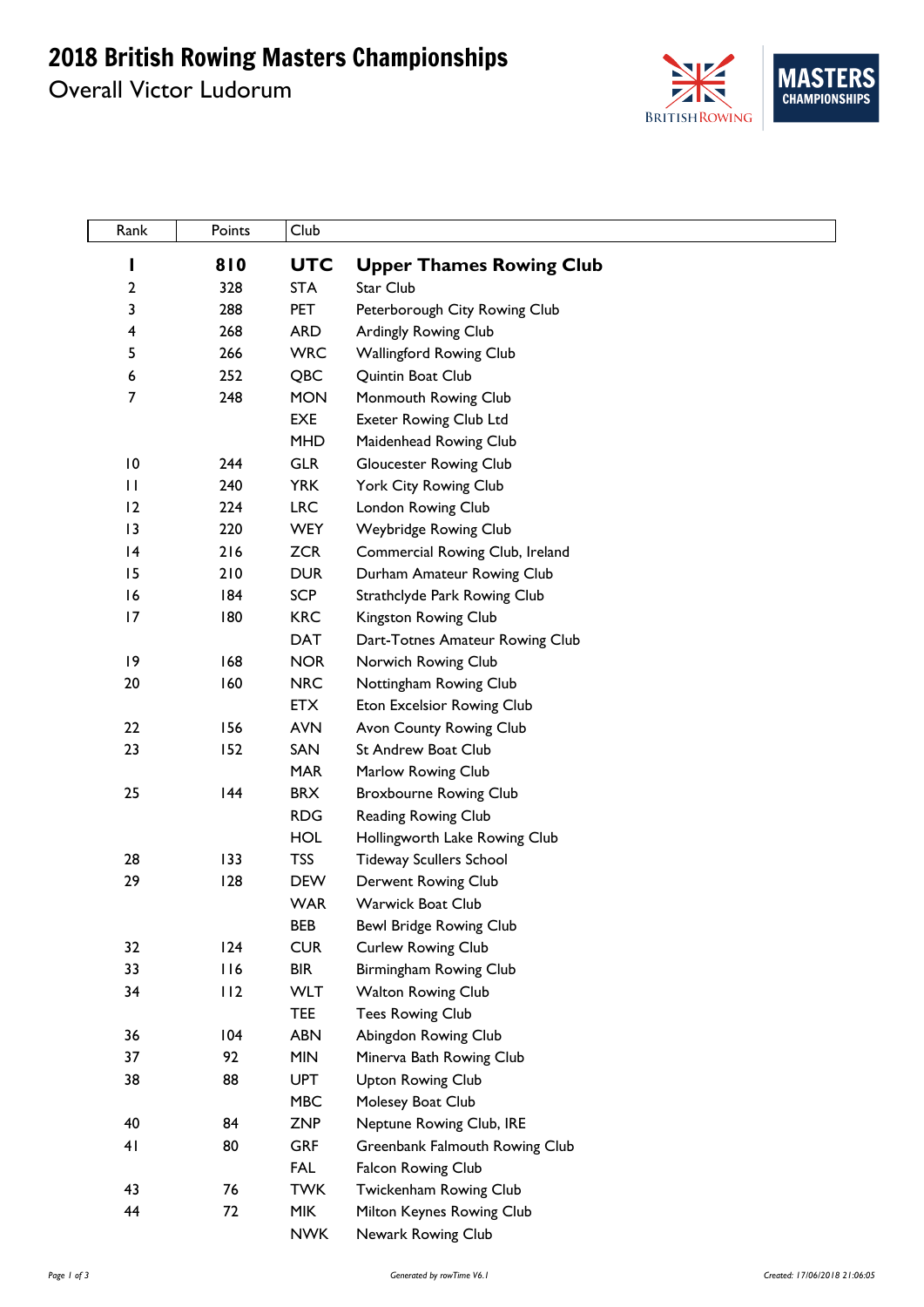## 2018 British Rowing Masters Championships

Overall Victor Ludorum



| Rank | Points | Club                     |                                                       |
|------|--------|--------------------------|-------------------------------------------------------|
| 46   | 68     | <b>HEX</b>               | Hexham Rowing Club                                    |
| 47   | 66     | <b>MAA</b>               | Mortlake Anglian & Alpha Boat Club                    |
| 48   | 64     | <b>GUI</b>               | <b>Guildford Rowing Club</b>                          |
| 49   | 56     | <b>PTR</b>               | Putney Town Rowing Club                               |
|      |        | CAB                      | Cantabrigian Rowing Club                              |
|      |        | <b>LER</b>               | Leicester Rowing Club                                 |
| 52   | 52     | <b>AGE</b>               | <b>Agecroft Rowing Club</b>                           |
| 53   | 48     | <b>GRO</b>               | Grosvenor Rowing Club, Chester                        |
|      |        | <b>BEW</b>               | <b>Bewdley Rowing Club</b>                            |
|      |        | <b>CBR</b>               | Bristol, City of, Rowing Club                         |
|      |        | <b>TYR</b>               | University of London Tyrian Club                      |
|      |        | <b>STK</b>               | <b>Trentham Boat Club</b>                             |
| 58   | 44     | <b>ZBF</b>               | <b>Belfast Boat Club</b>                              |
| 59   | 40     | LEA                      | Lea Rowing Club                                       |
| 60   | 38     | <b>LLD</b>               | Loch Lomond Rowing Club                               |
| 61   | 32     | <b>TTA</b>               | Talkin Tarn Amateur Rowing Club                       |
|      |        | <b>HEN</b>               | Henley Rowing Club                                    |
|      |        | <b>BOA</b>               | Bradford on Avon Rowing Club                          |
|      |        | MAV                      | Maidstone Invicta Rowing Club                         |
|      |        | <b>BER</b>               | Berwick Amateur Rowing Club                           |
|      |        | SON                      | Sons of the Thames Rowing Club                        |
| 67   | 28     | <b>TYN</b>               | Tyne Amateur Rowing Club                              |
| 68   | 27     | <b>BED</b>               | <b>Bedford Rowing Club</b>                            |
| 69   | 24     | <b>CAM</b>               | City of Cambridge Rowing Club                         |
|      |        | <b>CBS</b>               | Cambois Rowing Club                                   |
|      |        | <b>ZGY</b>               | Galway Rowing Club, Ireland                           |
|      |        | <b>NUN</b>               | Nottingham and Union Rowing Club                      |
| 73   | 20     | <b>WBK</b>               | <b>Walbrook Rowing Club</b>                           |
| 74   | 16     | <b>PBD</b>               | Poplar Blackwall & District Rowing Club               |
|      |        | <b>BBL</b>               | Barnes Bridge Ladies Rowing Club                      |
|      |        | <b>BTC</b>               | B T C (Southampton) Rowing Club                       |
|      |        | <b>LBR</b>               | Loughborough Boat Club                                |
|      |        | <b>INV</b>               | Inverness Rowing Club                                 |
| 79   | 12     | <b>WTN</b>               | Warrington Rowing Club                                |
|      |        | <b>DON</b><br><b>HSB</b> | Doncaster Rowing Club                                 |
|      |        | <b>ZPU</b>               | <b>HSBC Rowing Club</b><br>Portora Boat Club, Ireland |
|      |        | <b>SRC</b>               | Sudbury Rowing Club                                   |
|      |        | CAS                      | Castle Semple Rowing Club                             |
|      |        | <b>RUN</b>               | Runcorn Rowing Club                                   |
| 86   | 8      | <b>NST</b>               | North Staffordshire Rowing Club                       |
|      |        | <b>BLD</b>               | <b>Broadland Boat Club</b>                            |
|      |        | <b>LCN</b>               | <b>Lincoln Rowing Centre</b>                          |
|      |        | <b>TYU</b>               | Tyne United Rowing Club                               |
| 90   | 6      | <b>BNT</b>               | Bentham Boat Club                                     |
|      |        |                          |                                                       |